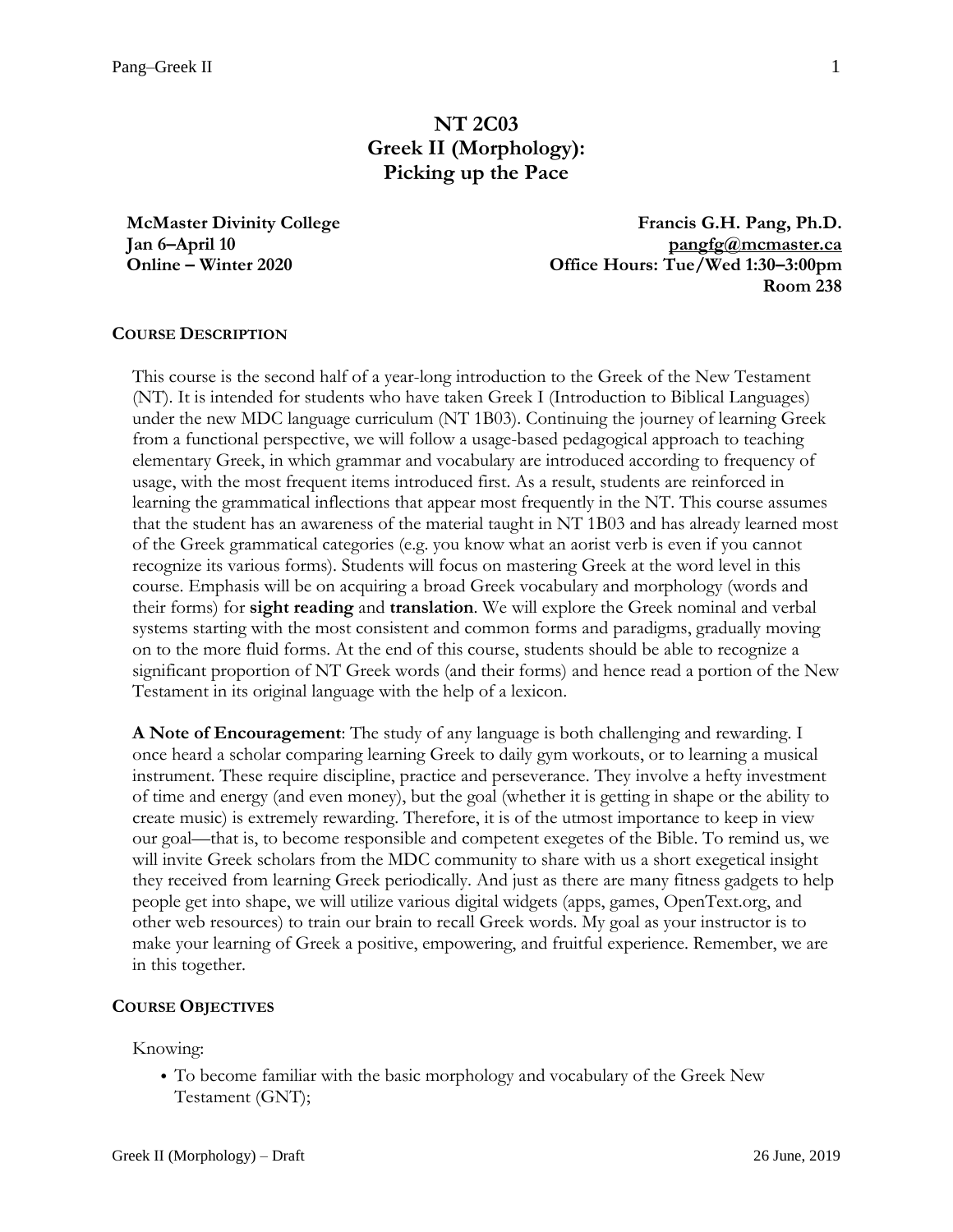- To know how to translate simple Greek sentences into contemporary English;
- To know the basic concepts needed for study of the GNT and exegetical methods that aid in the interpretation of individual passages.

Being:

- To appreciate the value of being able to exegete the text in its original language for use in ministry;
- To find pleasure in working with Greek in biblical studies;
- To allow the GNT to motivate, form, and transform faith and a Christian way of life.

Doing:

- To demonstrate proficiency in incrementally building one's knowledge of biblical Greek so that it becomes an effective and lasting tool for Christian ministry;
- To be able to read the Greek New Testament with the aid of a lexicon, recognizing all major syntax and vocabulary.

# **TEXTBOOK AND MATERIALS**

Students are required to possess the following:

- 1. Porter, Stanley E., Jeffrey T. Reed, and Matthew Brook O'Donnell. *Fundamentals of New Testament Greek.* Grand Rapids: Eerdmans, 2010. (NB: We will cover most of this material, but we will not be working through the book or the accompanying workbook. You will be using it as a reference tool.)
- 2. A standard edition of the Greek New Testament, such as the Nestle-Aland (26th–28th ed.), UBS (3rd–5th ed.) or Westcott-Hort.
- 3. Other material (videos, practice exercises, tutorials, presentations, handouts, etc.) will be posted on Avenue to Learn (A2L) weekly.

All required textbooks for this class are available from the College's book service, READ On Bookstore, Room 145, McMaster Divinity College. Texts may be purchased on the first day of class. For advance purchase, you may contact READ On Bookstore, 5 International Blvd, Etobicoke, Ontario M9W 6H3: phone 416.620.2934; fax 416.622.2308; email [books@readon.ca.](mailto:books@readon.ca) Other book services may also carry the texts.

## **INTERACTION WITH THE PROFESSOR**

The instructor will be available via email, Skype/WebEx/Zoom and the discussion forum on Avenue to Learn. Students are encouraged to schedule a video chat (group or individual) with the instructor on a regular basis during the semester. For resident students, face-to-face meetings can be arranged to meet outside of office hours. It is recommended that the student participate regularly in the online discussion forum so as to facilitate the development of a collaborative learning community.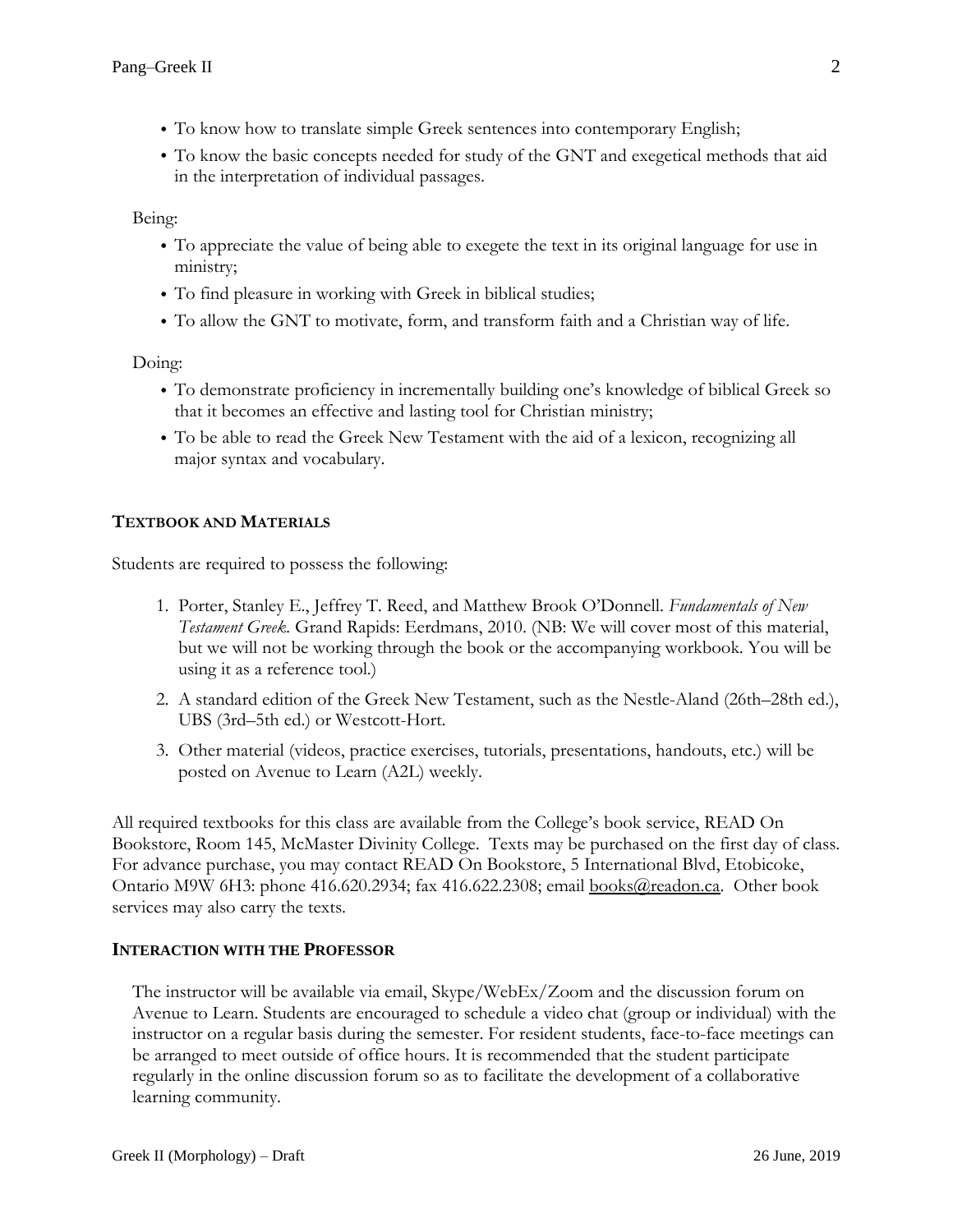## **COURSE REQUIREMENTS**

## 1. Learning Modules (Quizzes, Exercises, Online Activities)  $(4\%$  per module =  $40\%$  total)

As language learning is cumulative, repetition and practice are essential. Students are expected to be actively participating in the online class activities. Class activities are grouped by learning modules. The ten learning modules are designed as weekly modules. Students are strongly encouraged to participate in these learning activities on a weekly basis. Each module includes video lecture(s), tutorial(s), handouts, practice exercises, and a vocabulary and grammar quiz.

Practice exercises are to be submitted electronically to corresponding A2L submission folders. No hard copy or scan is allowed. These exercises are given to help you master the material covered in the lesson and to prepare you for the quizzes and tests. Practice exercises will be graded with comments and returned to students. If necessary, the instructor may set up an appointment with students or post additional video tutorials to go over the pertinent material and common mistakes. The video lectures and tutorial are to be watched prior to completing the practice exercises and the quiz.

The quiz will be on material learned previously (mostly on material to be memorized, such as endings, vocabulary, grammatical terms, etc. and short translation questions). A Quizlet [\(www.quizlet.com\)](http://www.quizlet.com)/) study set with vocabulary items will be provided to the students. The quiz with the lowest score will be dropped at the end of the semester. Towards the end of the term, students are expected to create short videos explaining the parsing of a word and collaborative translation exercises (more detail to come).

| Grading Summary for Each Weekly Module: |                                 |  |
|-----------------------------------------|---------------------------------|--|
| Completion of Lectures/Tutorials        | 25%                             |  |
| Practice Exercise                       | $25\%$                          |  |
| Quiz                                    | $50\%$                          |  |
| Weekly Total                            | $100\%$ (4% of the final grade) |  |

## 2. Long Tests  $(30\%)$

There will be two long tests (15% each, 1.5 hours each). These tests may include sentence translations, grammar explanations, paradigms, parsing, vocabulary, etc. The student should notify the instructor when they are ready to take a test. Arrangement with the instructor and proctor\* should be made at least a week in advance. A study guide will be provided to the student. The student could also arrange an online (or in-person) meeting with the instructor if necessary to go through the material together. The tests are cumulative. The deadline to take the first long test is **February 20** and the deadline for the second exam is **March 20**. Failing to take the exams before the deadline will result in a zero grade.

#### 3. Final Examination (30%)

The final exam is three hours long. The last day to take the exam is **April 10.** Failing to take the exam before this date will result in a zero grade.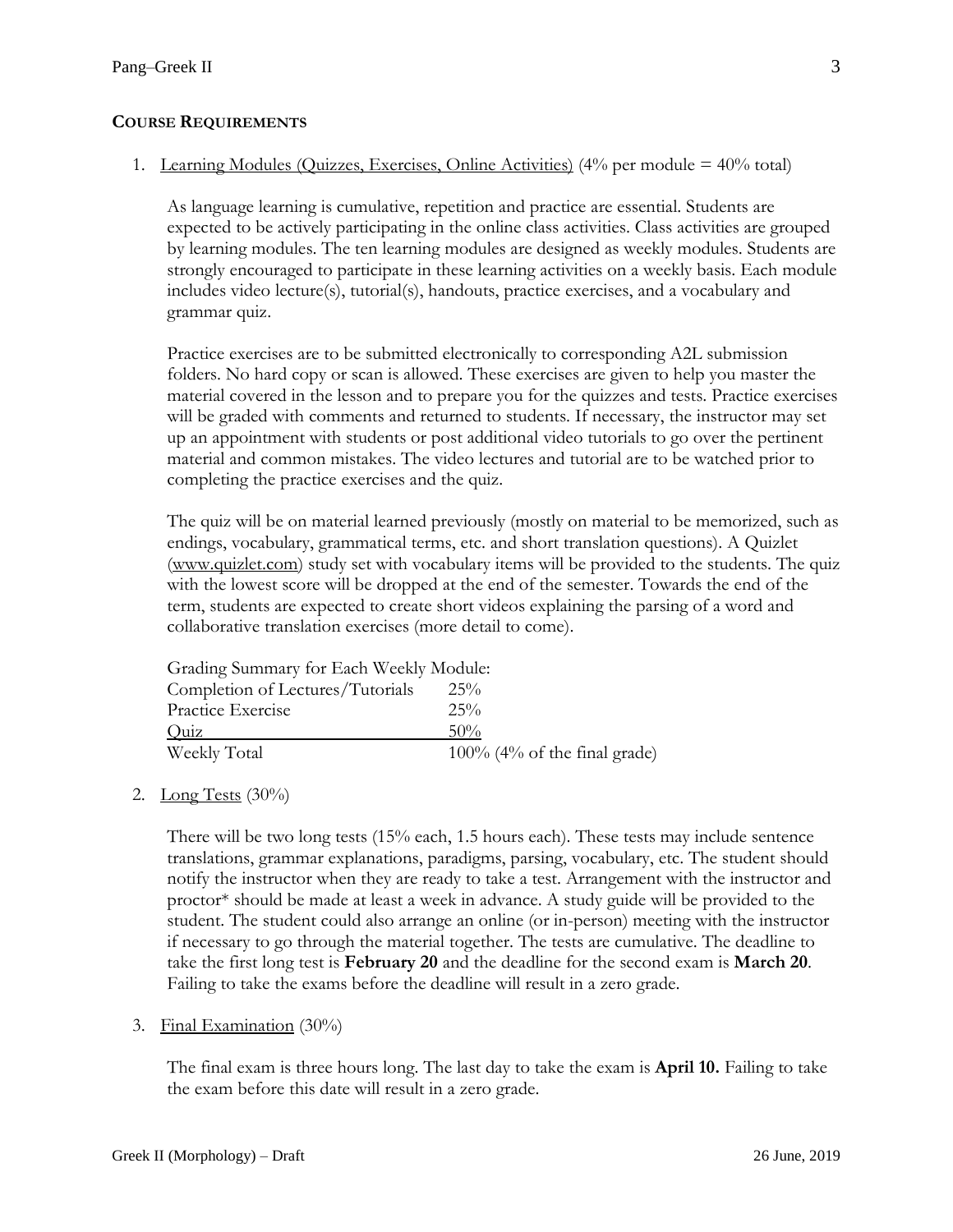| Course Grading Summary: |         |
|-------------------------|---------|
| Leaning Modules         | 40%     |
| Long Tests              | 30%     |
| Final Examination       | 30%     |
| Total                   | $100\%$ |

#### \***Proctor for Tests and Final Exam:**

Each exam will be administered to the student to complete within an allotted time. Exams will be proctored. The student must choose someone to proctor the exam, and this person must be approved by the instructor and Registrar of McMaster Divinity College. Examples of approved proctors are faculty or staff of any accredited seminary, university, or college, or a pastor or staff member of a local church. An option for students who live close enough to the College is to take the exam on campus, by arrangement with the instructor who will serve as the proctor. Please email the instructor for further details on arranging the exams.

#### **SCHEDULE**

| Module         | Topics                   | <b>Grammatical Categories</b>                                          |
|----------------|--------------------------|------------------------------------------------------------------------|
|                | Review of NT 1B03        | System and Choice<br>Form and Function                                 |
| $\mathbf{1}$   | The Nominal System (I)   | The Article and Nouns (1 <sup>st</sup> and 2 <sup>nd</sup> Declension) |
| $\overline{2}$ | The Nominal System (II)  | Adjectives and More Nouns (3rd Declension)                             |
| 3              | The Nominal System (III) | Pronouns (Personal, Relative)                                          |
| $\overline{4}$ | The Verbal System (I)    | Tense forms and verb endings (A primer)<br>Infinitives                 |
|                | Long Test I              | Long Test Review                                                       |
| 5              | The Verbal System (II)   | Indicative (Thematic, Regular)                                         |
| 6              | The Verbal System (III)  | Indicative (Athematic, Liquid, Contact, etc.)                          |
| 7              | The Verbal System (IV)   | Non-Indicative                                                         |
| 8              | The Verbal System (V)    | Participle: Verbal or Nominal?                                         |
|                | Long Test II             | Long Test Review                                                       |
| 9              | Above Word Level (I)     | Periphrastic/Catenative Construction,<br>Prepositional Phrases         |
| 10             | Above Word Level (II)    | Pronouns, Clause Types, Conditional Statements                         |
|                | Final Exam               | <b>Exam Review</b>                                                     |